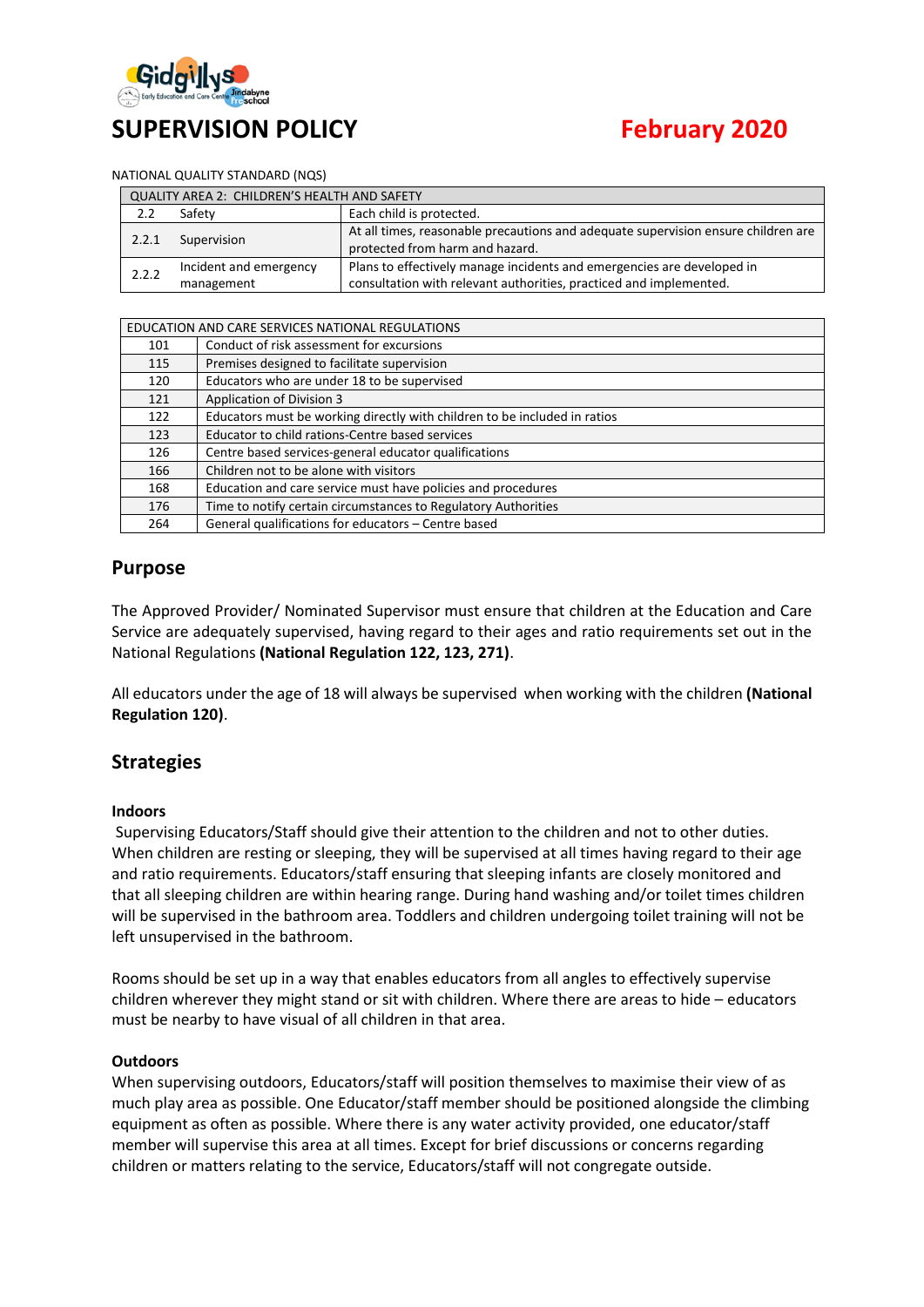

Ratio requirements to be met in NSW are as follows:

Children under 2 years of age must have a 1:4 ratio Children 2-3 years of age must have a 1:5 ratio Children 3-5 years of age must have a 1:10 ratio Children over preschool/school age is a 1:15 ratio

Mixed age groups are allowed in the service as long as the lower ratio is maintained. Occasionally an older child may visit a lower ratio room such as a 3-year-old going into the 2-3 room. In this case the 2-3 ratio of 1:5 is maintained.

# **Responsibilities of the Approved Provider**

The Approved Provider must ensure that children at the Education and Care Service are adequately supervised. They must ensure that educators/staff are only counted in ratios if they are working directly with children and have or work towards an approved early childhood qualification **(National Regulation 13, 122, 126 (b))**.

Anyone who is supervising children should be:

- Sympathetic to the welfare of children
- Have adequate knowledge, understanding and experience of children so as to be capable of meeting their needs
- Able to adequately care for and understand where supervision is required
- Of suitable age, health and personality to care for children
- Of good character
- Have received suitable training in the proper care of children

The Approved Provider must have regard to the size and composition of groups in which children are being educated and cared for by the service.

The Approved Provider must ensure that no member of staff who is supervising children both supervises children and performs other duties at the same time if those duties would adversely affect the quality of supervision.

- Minimum Educator qualification requirements are recognised and adhered to according to legislative requirements.
- The Service maintains the required educator-to-child ratio working directly with children at all times, based on the ages and number of children being educated and cared for at the Service.

| AGE GROUP                                                  | EDUCATOR TO CHILD RATIO |
|------------------------------------------------------------|-------------------------|
| For children from Birth to 24 months of age                | 1:4                     |
| For children aged 24 months and less than 36 months of age | 1:5                     |
| For children aged 36 months of age or over                 | 1:10                    |

The above table contains educator to child ratio requirements for Centre based services in NSW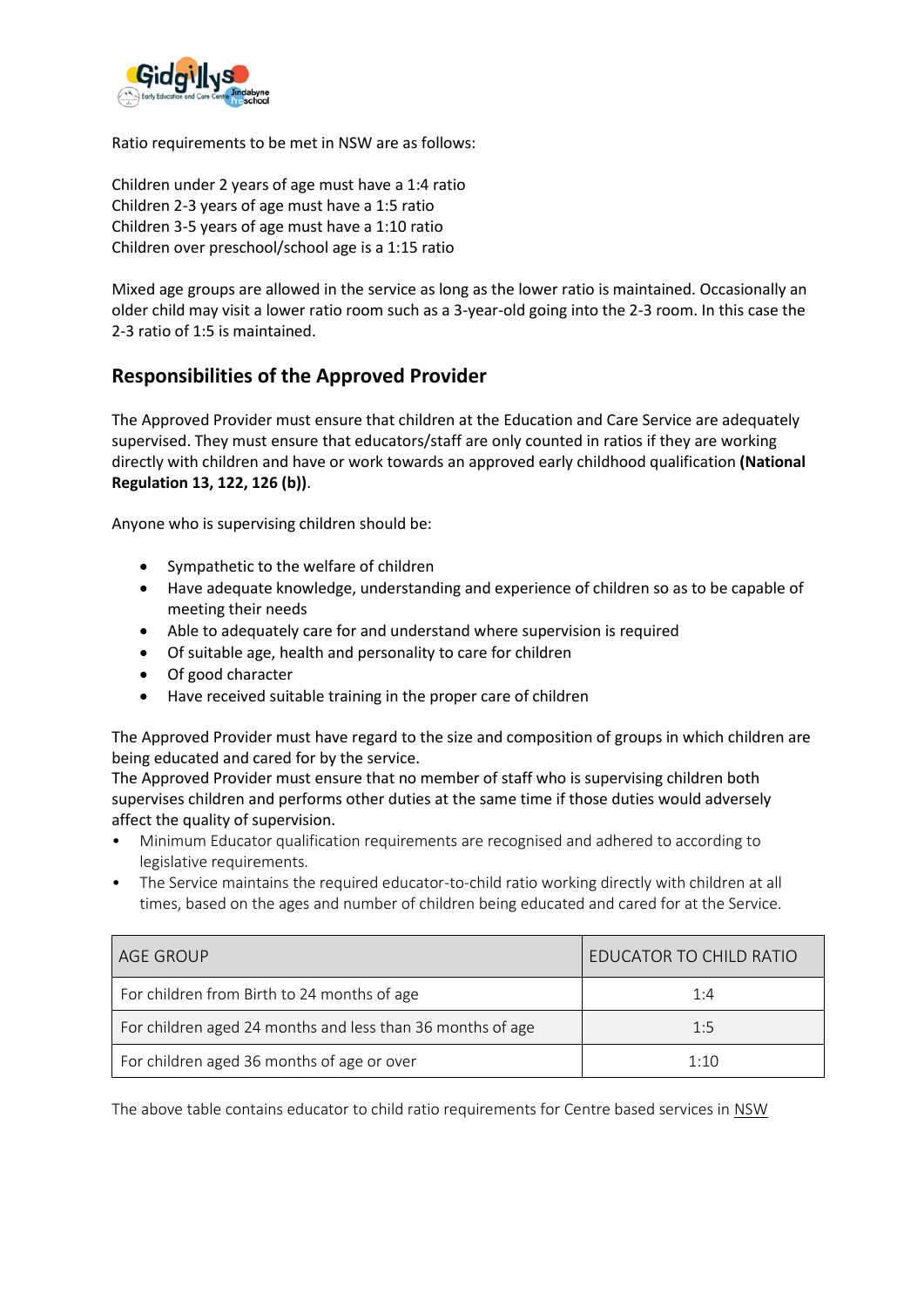

# **Responsibilities of the Nominated Supervisor**

- The Nominated Supervisor will ensure that the Education and Care Services National Regulation, Children (Education and Care Services National Law Application) Act and the National Quality Standards in relation to the supervision of children are adhered to at all times.
- All Educators, permanent and relief staff, will be made aware of this policy regarding adequate and responsible supervision of children during their staff induction.
- Staff shifts and routines will at all times provide for enough staff to be available for the adequate supervision of children.
- In any situation where adequate supervision of children is compromised, any educator/staff member on tea or lunch breaks must be prepared to be called on duty.
- Ensure that all Educators are aware of all children and their environment
- Ensure Educators are aware if they need to move away from the children, another Educator is to replace them.
- Develop, maintain and regularly review a supervision plan and strategies for both the indoor and outdoor areas.
- Adopt accepted best practice; ensuring no staff member is left alone with a child to support child protection protocols.
- Ensure that a Risk Assessment and Management Plan is carried out before an authorisation is requested for an excursion. The risk assessment will consider and identify the number of adults required to ensure continuous adequate supervision throughout the excursion.
- Ensure that parents are notified as soon as practicable but within 24 hours if their child is involved in a serious incident/situation at the Service. Details of the incident/situation are to be recorded on the Incident, Injury, Trauma and Illness Record.
- Ensure that if the incident, situation or event presents imminent or severe risk to the health, safety, and/or wellbeing of the child or if an ambulance was called in response (not as a precaution) the regulatory authority will be notified within 24 hours.

# **Responsibilities of the Educators**

- All educators will follow and implement the supervision plans that the Nominated Supervisor or other responsible person has created.
- If there are any concerns raised amongst educators regarding supervision or areas of concern, please share with the Nominated Supervisor.
- Have a sound understanding of their duty of care and responsibilities in ensuring children are within a safe environment.
- Ensure any educators under the age of 18 years old are never left alone with children.
- Ensure that no child is left alone while eating or at nappy change and toileting times.
- Supervise children during rest time in accordance with the Sleep, Rest and Relaxation Policy.
- Ensure that hazardous equipment and chemicals are inaccessible to children.
- Continuously scan and look around the area to observe all the children in the vicinity.

#### **Responsibilities of the Families**

• Families are encouraged to share any concerns they may have in regard to the supervision of their child or other children in the service. Additionally, please share any concerns you might have about ratios not being upheld at all times.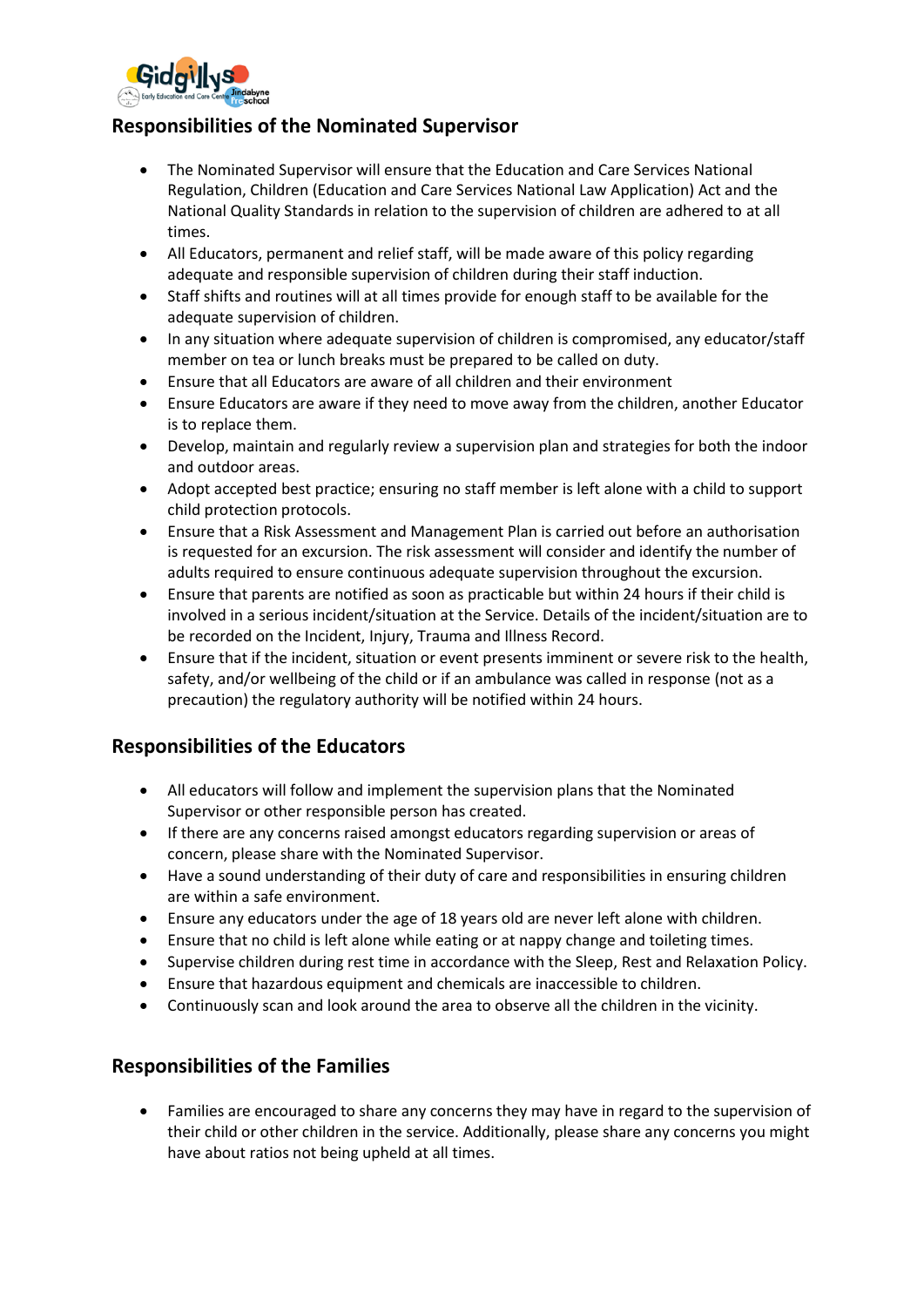

# **Related Statutory Obligations & Considerations**

**Australian Children's Education and Care Quality Authority (ACECQA)** http://www.acecqa.gov.au/ **Children (Education and Care Services National Law Application) Act 2010** https://www.legislation.nsw.gov.au/acts/2010-104.pdf **Department of Education** http://www.dec.nsw.gov.au/what-we-offer/regulation-and-accreditation/early-childhoodeducation-care **Early Years Learning Framework (EYLF)** http://files.acecqa.gov.au/files/National-Quality-Framework-Resources-Kit/belonging\_being\_and\_becoming\_the\_early\_years\_learning\_framework\_for\_australia.pdf **Education and Care Services National Regulations 2011** http://www.legislation.nsw.gov.au/#/view/regulation/2011/653 **National Quality Framework (NQF)** http://acecqa.gov.au/national-quality-framework/ **United Nations Convention on the rights of the child**  https://www.unicef.org.au/

# **Related Telephone Numbers**

- Early Childhood Directorate 1800 619 113
- ACECQA 1300 422 327
- Kidsafe 9845 0890

| Date                           | <b>Amendment</b>          | <b>Notes of amendment</b>        |
|--------------------------------|---------------------------|----------------------------------|
| $12th$ July 2018               | <b>Policy Created</b>     | - Created                        |
| 8 <sup>th</sup> August 2019    | Policy review             | - Ratio over preschool age added |
| 20 <sup>th</sup> February 2020 | Policy reviewed & amended | -Additional Points added         |
|                                |                           | -Irrelevant information deleted  |
|                                |                           | -Grammar errors fixed            |
|                                |                           | -Formatting                      |
|                                |                           | -NQS & Regulations Added         |

This policy will be updated to ensure compliance with all relevant legal requirements every year. Appropriate consultation of all stakeholders (including staff and families) will be conducted on a timely basis. In accordance with Regulation 172 of the *Education and Care Services National Regulation*, families of children enrolled will be notified at least 14 days and their input considered prior to any amendment of policies and procedures that have any impact on their children or family.

| Date:               | 20 <sup>th</sup> February 2020 |
|---------------------|--------------------------------|
| Version:            | 003                            |
| Last Amended By:    | <b>Natalie Payne</b>           |
| <b>Next Review:</b> | <b>July 2020</b>               |
| Position:           | <b>Educational Leader</b>      |